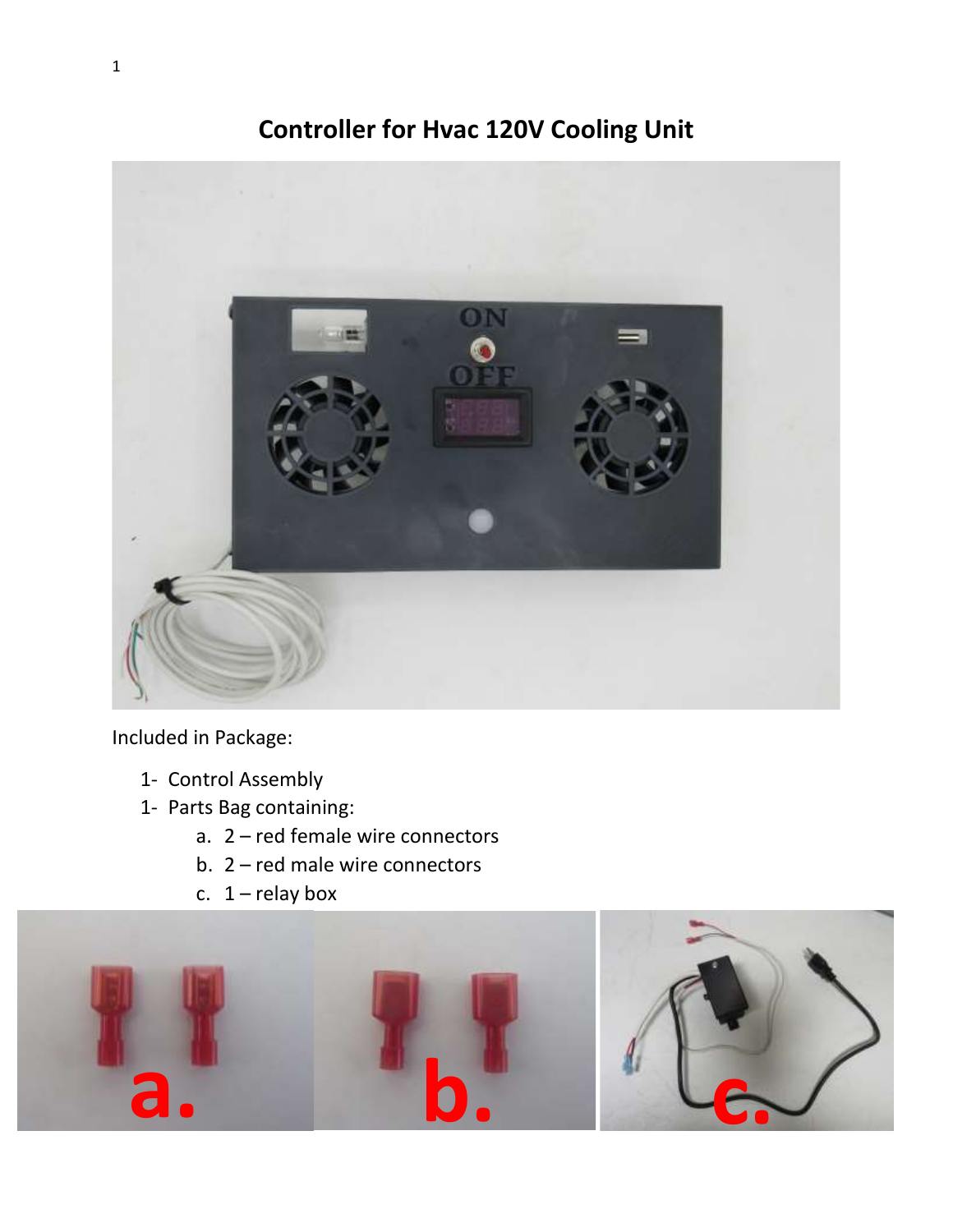This controller eliminates all of your existing Norcold or Dometic controls. So that means that your front display panel, your interior light, and your rear control board will no longer work. This new controller has its own temp control device and thermostat, as well as a light bulb that is motion activated. To mount this new control assembly, you will need to remove the existing interior fin fan and all wiring associated with the fin fan that is clipped to the fins inside the fridge. Then mount the new controls in the exact spot that the fin fan was at. There are two switches on the control assembly. The switch on the front is what you will use to turn on/off the fridge. The switch should be in the up position to turn the fridge on and down position to turn the fridge off. The other switch is located on the back side of the control assembly. (See page 9) If this switch is in the down position, the light bulb will turn on and off with the motion sensor. If this switch is in the up position, the light will remain on constantly. The only time this switch should be in the up (constantly on) position, is if you are using the fridge in cold weather and the freezer isn't getting quite cold enough. Leaving the light on will give off a little bit of heat into the fridge section and cause the cooling unit to run a little longer. Which will cause the freezer temp to get colder.

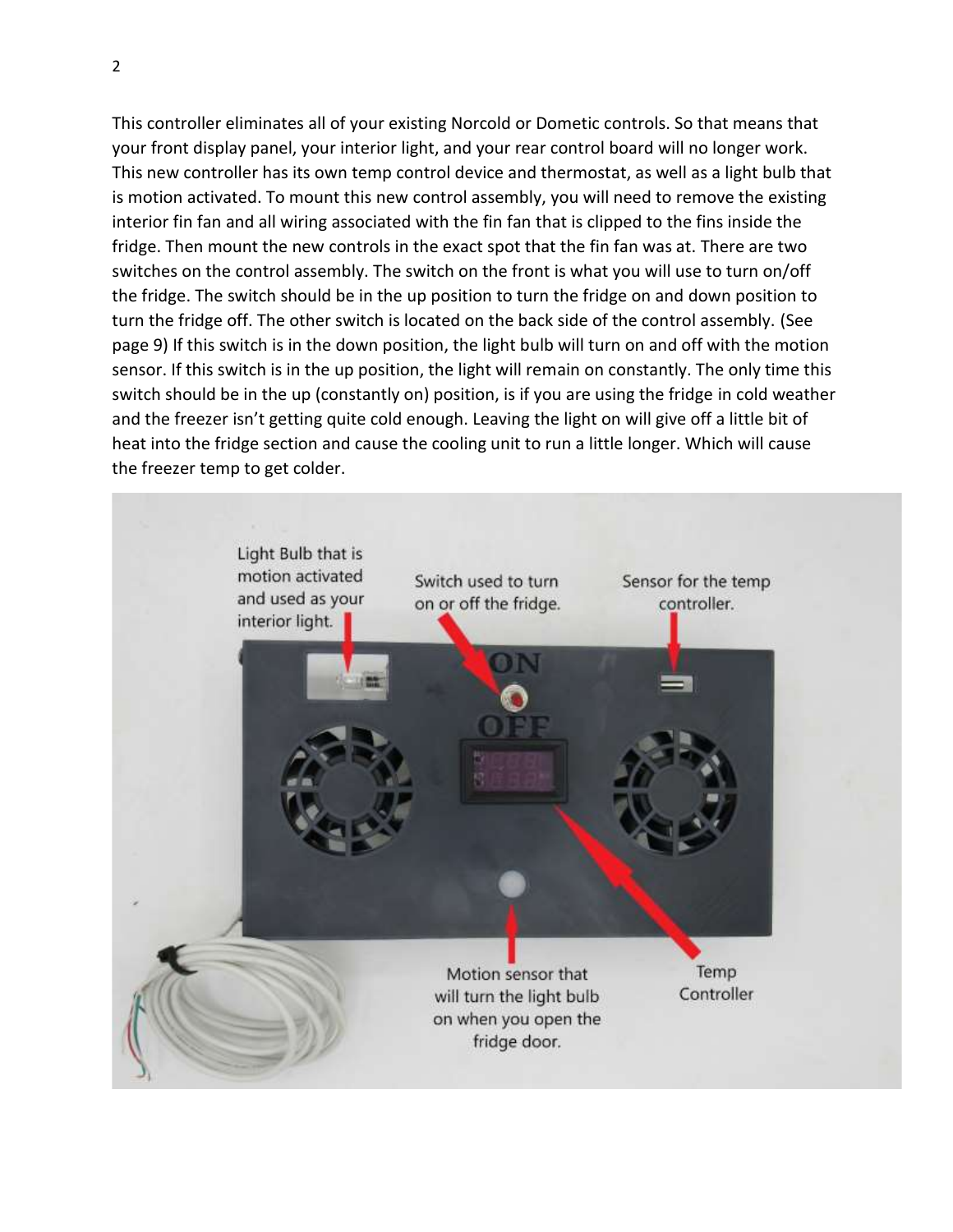# **Installation**

## **Make sure that the switch on the controller is set to "Off" before starting the install. You will also need to remove all wiring plugged into the control board on the back of the fridge and then remove the control board itself.**

**Step 1:** Remove the existing fin fan assembly inside the fridge. Also remove any wiring associated with this fan.

**Step 2:** Mount the new control assembly onto the fins in the same spot that the fin fan was mounted.

**Step 3:** Clip the zip tie holding the wire together for the new controls. Feed the new wire through the drain hose to the back side of the fridge. You want to leave a couple inches of extra wire inside the fridge, just in case you need to move or adjust the control assembly for some reason.

**Step 4:** Once you have the wire through the drain hose, strip about 6 inches of the white coating off of the end of the wire. Inside there will be 4 smaller wires, red, black, green and white.

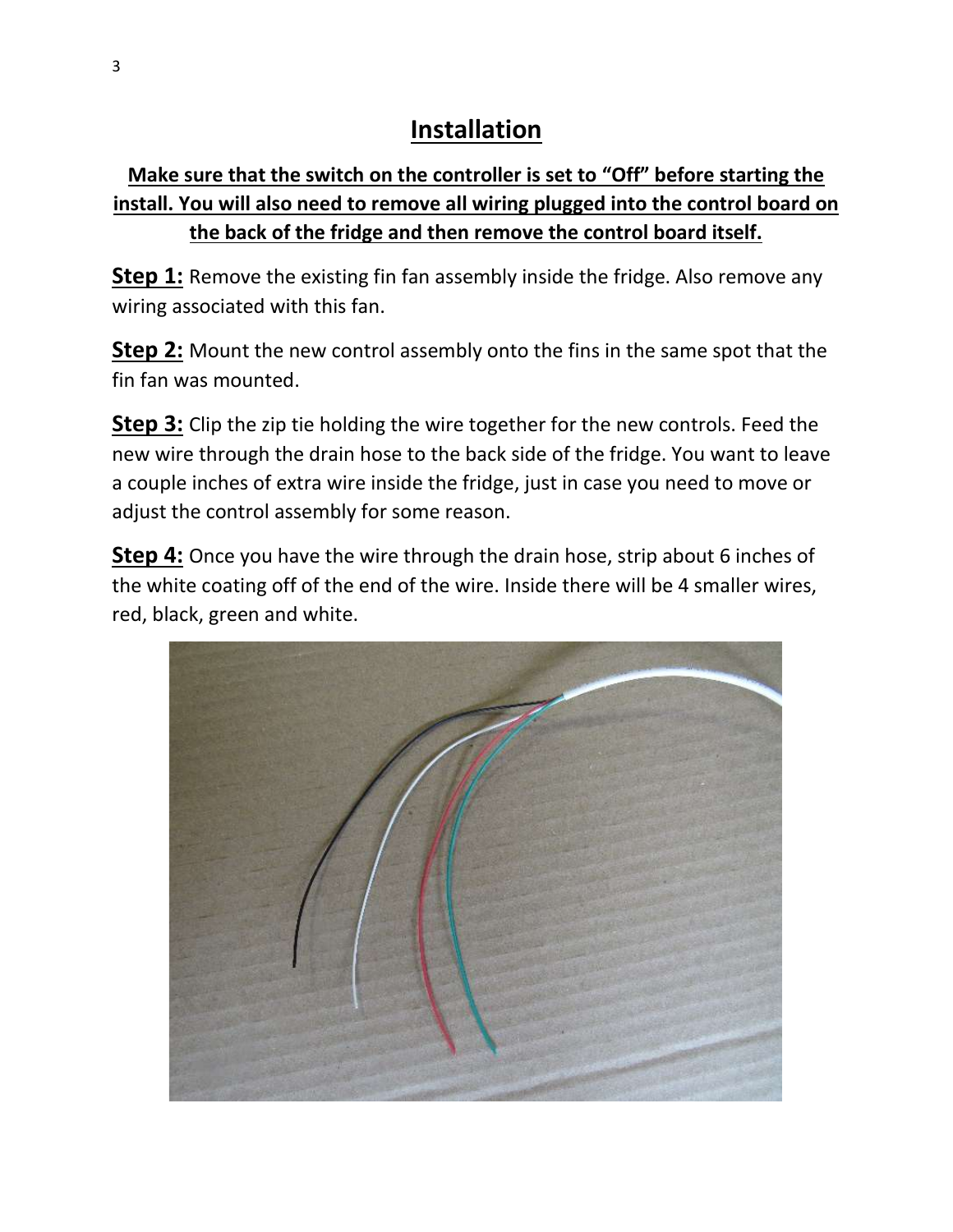**Step 5:** Take the green wire and strip about ¼ inch off the end of the wire. Then take one of the red female wire connectors and crimp it onto the end of the green wire. Repeat this process with the white wire.



**Step 6:** Take the white wire and plug it into the small gauge red wire, with red male spade connector, from the relay box. Take the green wire and plug it into the small gauge black wire, with red male spade connector, from the relay box.

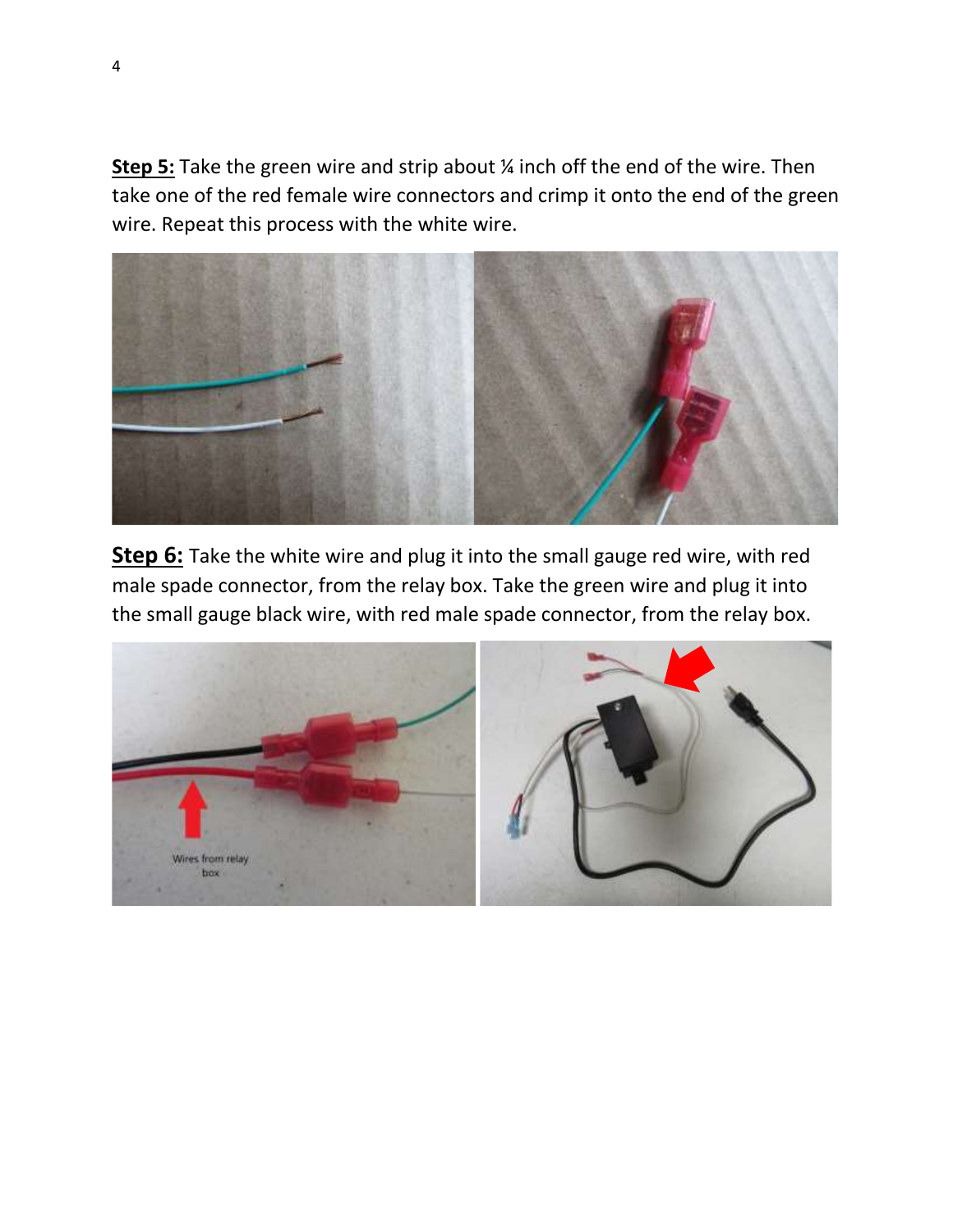**Step 7:** Attach the relay box to the steel plate above the compressor. If you already have a box attached to this plate, remove and install the new one in its place.



**Step 8:** Now find your 12V wires coming from your coach batteries.

**Step 8-A (Norcold):** The 12V wires on most Norcolds come up through the floor behind the fridge and have female spade connectors on the ends. Take the small red wire from the controller and strip about 1/4-inch off the end and crimp a red male spade connector (Part b.) onto the end. Then make sure you know which is the 12V + wire from the batteries and plug it into the red wire from the controller. Next take the black wire from the controller and strip about 1/4-inch off the end and crimp a red male spade connector (Part b.) onto the end. Take the 12V – wire from the batteries and plug it into the black wire from the controller.

**Step 8-B (Dometic):** The 12V wires on most Dometics come up through the floor and go into a terminal block. Take the red wire from the controller and strip about 1/4-inch and plug it into the 12V + side of the terminal block. Take the black wire from the controller and strip about 1/4-inch off the end and insert it into the 12V – side of the terminal block.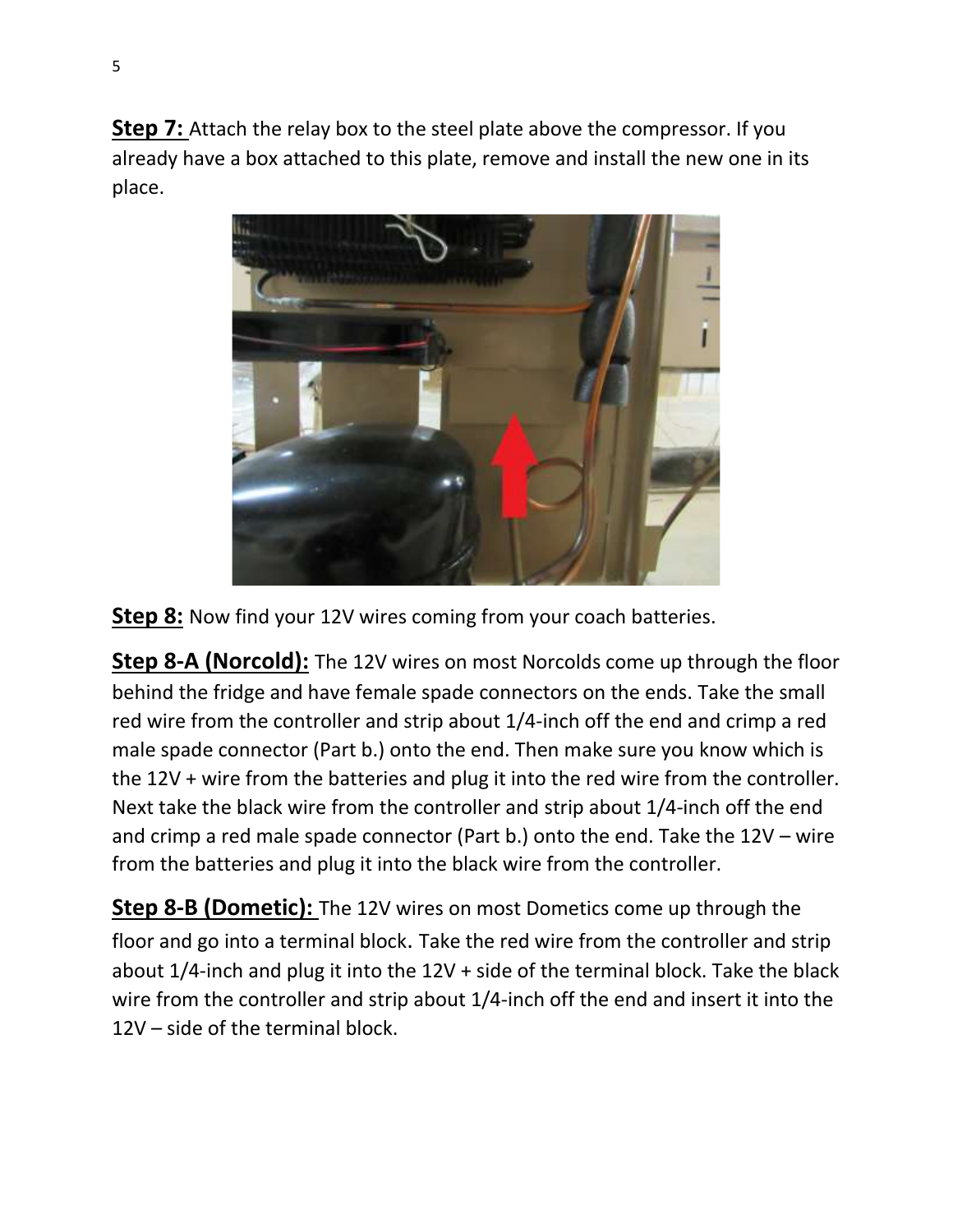**Step 9:** There are 2 different styles of wiring for the compressor. However, this step will be the same on both. Follow the red and black wire coming out of the Wago connector to where they plug in.



They will have female spade connectors on the ends. Take the red wire that comes from the compressor and plug it into the red wire, with blue male spade connector, from the relay box. Then plug the black wire into the black wire, with blue male spade connector, coming from the relay box.



**Step 10:** Lastly, you will need to plug the 120V power cord from the relay box into the 120V outlet behind the fridge.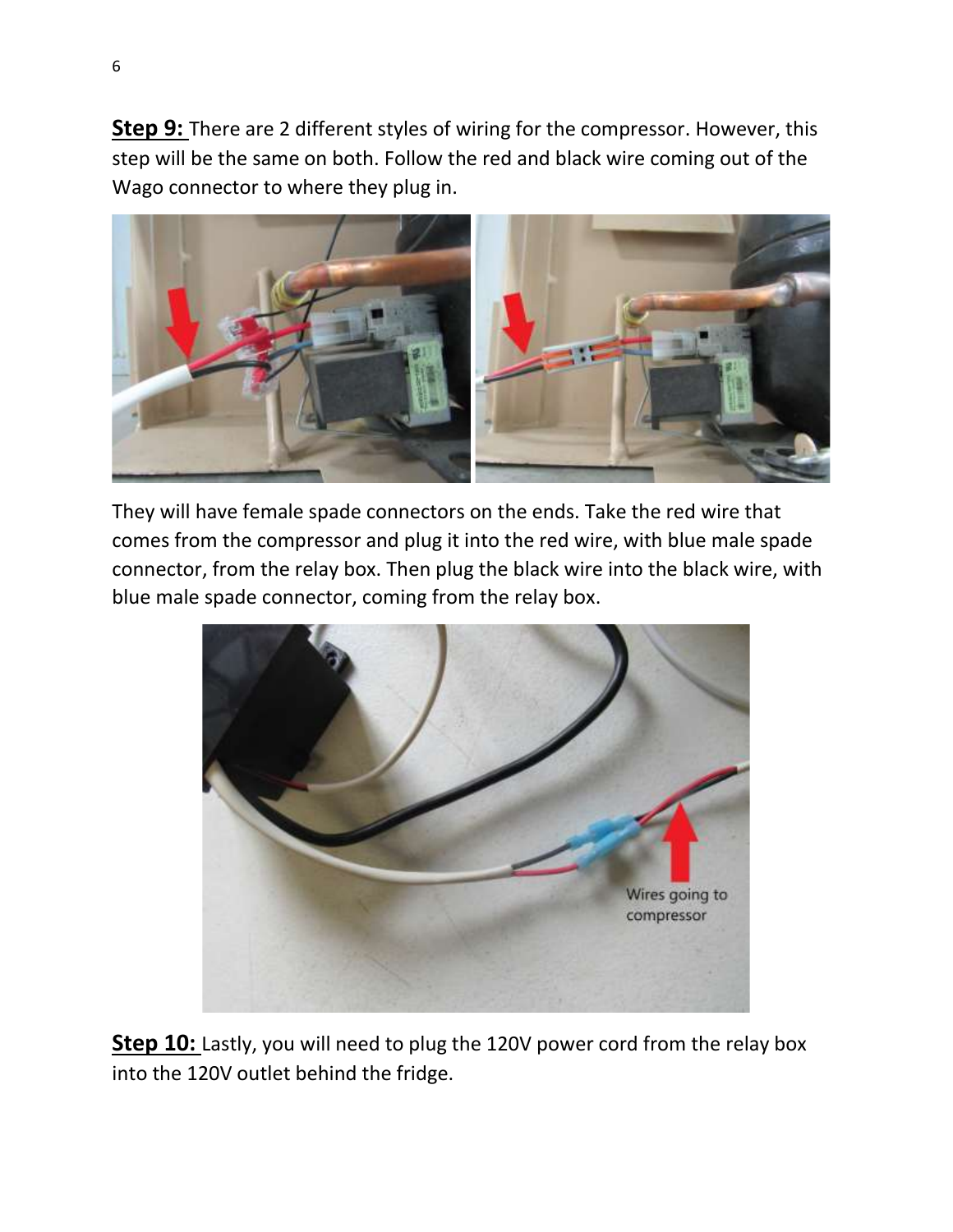

**Below is a picture of how your wiring should look at the end.**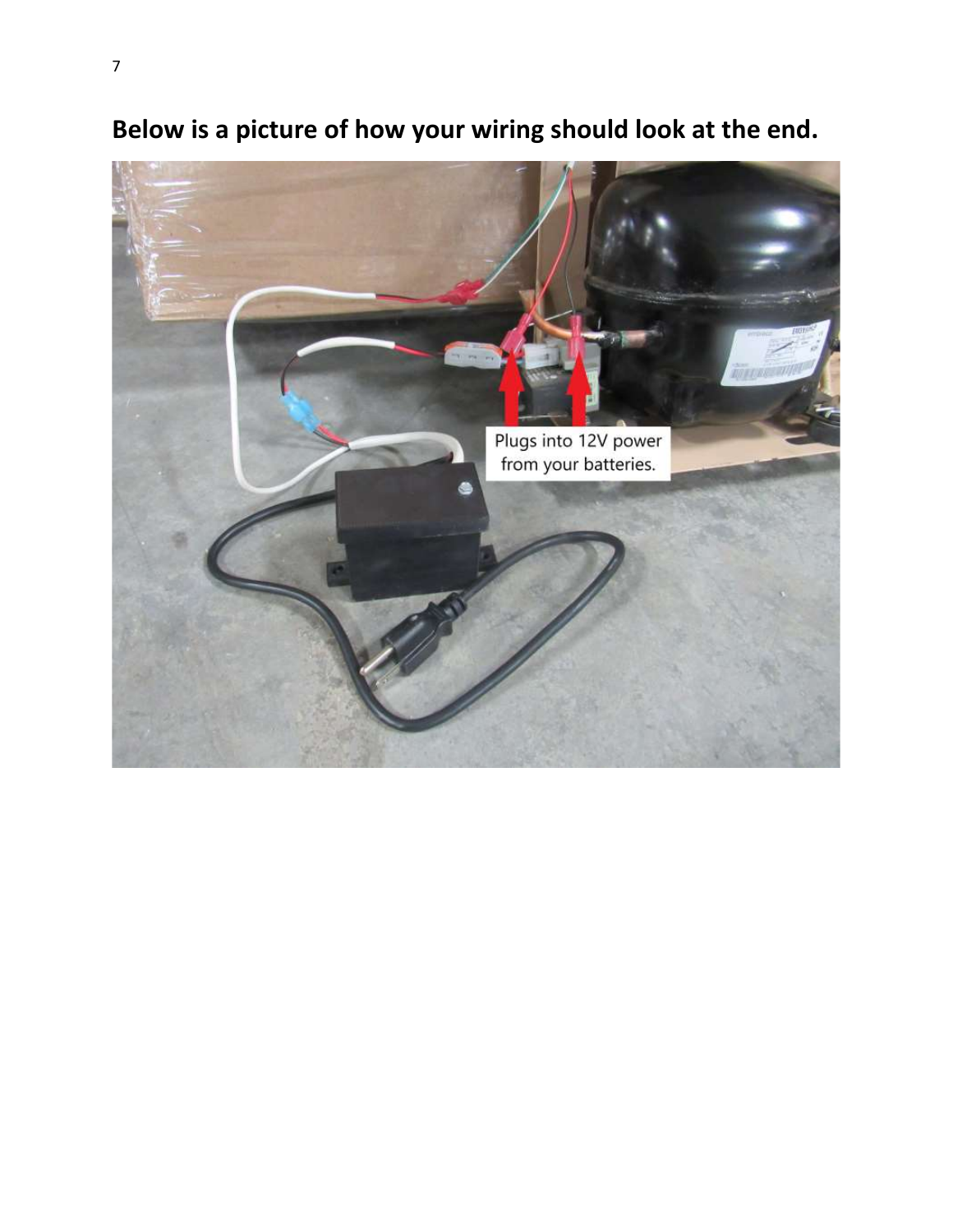# **Operating the Controller:**



The switch on the front is to turn your fridge on or off. Once you flip the switch to the on position to turn on the fridge, the temp controller will light up, the fans will turn on and the light will turn on as the motion sensor will detect your movement. (After 30 seconds of no movement, the motion sensor will shut the light off.) The blue number (bottom) on the temp controller is what the temp is set to and the red number (top) is the actual temp inside the fridge. The temp is preset to 36 degrees but you can adjust it up or down using the directions on the next page. After you have the temp controller set to your desired settings, there is nothing more you need to do as this controller will tell the compressor when to turn on or off.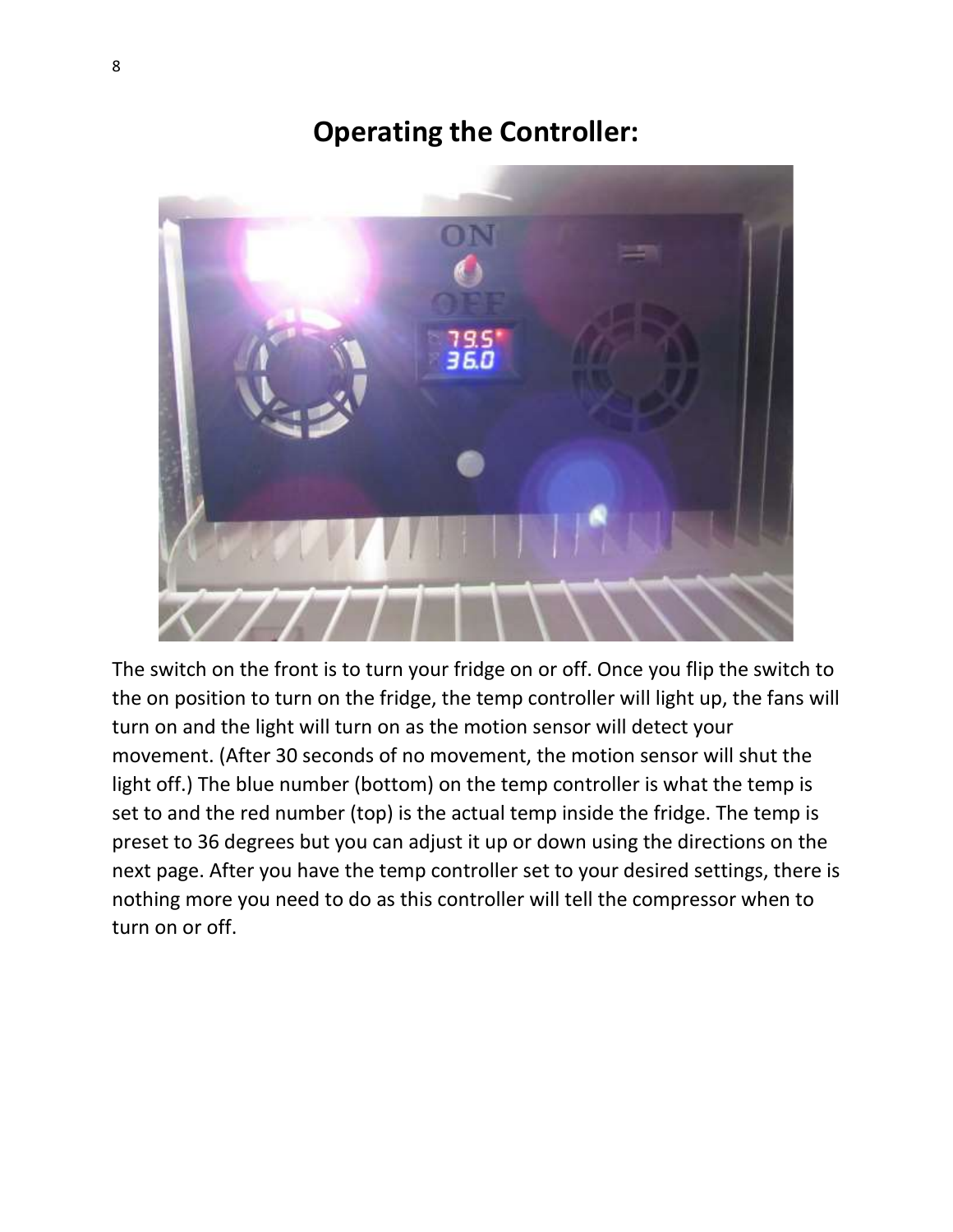### **Low Ambient Heat Lamp:**

On the back side of the control assembly there is a little switch. By flipping this switch to the up position, it bypasses the motion sensor and keeps the light bulb turned on constantly. If you are using your fridge in cold weather (Usually 40 F or lower), your compressor doesn't have to run very long in order to cool the fridge box down and this will cause the freezer to only stay around 25-30 degrees. Turning the light bulb on constantly will give off a little bit of heat into the fridge box which will cause the compressor to run longer and bring your freezer temp down to 0 to 10 degrees. Once the weather warms up or you move to a warmer climate, flip this switch back to the down position so that the light bulb is motion activated again. If this switch is in the up position while you are in warm/hot weather, you will cause the compressor to run longer and work harder than it needs to.